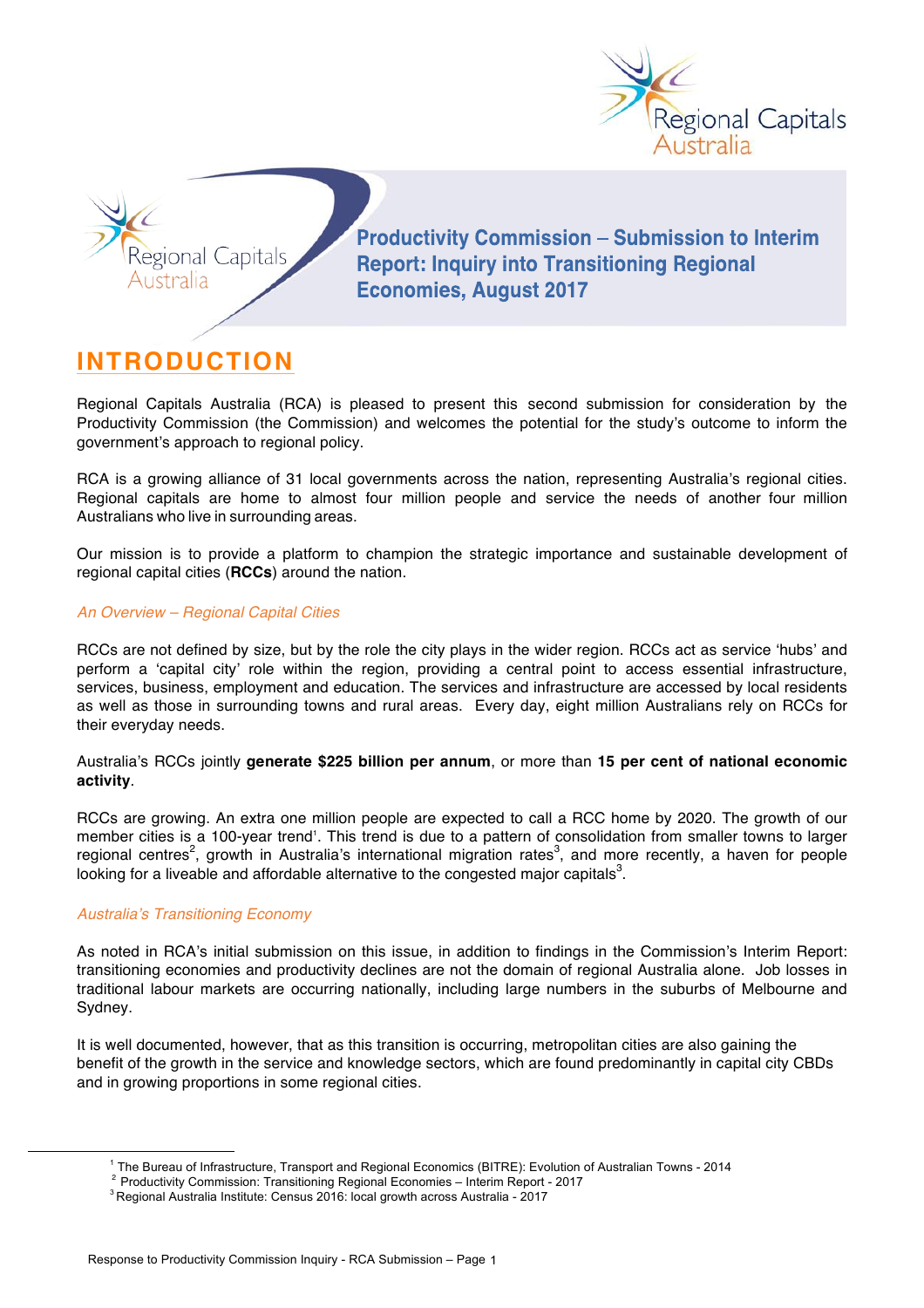

As such Australia's productivity and economic potential has largely in the last 20 years, focused on the development of Australia's five largest cities. Outside of the very lucrative mining boom, the many economies of Australia's regions have been discussed in terms of decline and a drag on the national economy.

Today however the declining productivity of Australia's largest cities is challenging our national economic future. In it's latest report, Infrastructure Australia highlighted that the congestion in the five largest capital cities is costing \$16 billion a year in lost productivity – a trend that is projected to grow to \$53.3 billion by 2031.

Infrastructure Australia (IA) today also, puts the cost of addressing this congestion through national infrastructure delivery at anywhere between \$450 - \$700 billion. The 2017 priority list of infrastructure projects compiled by IA is valued at \$60 billion alone. Federal and State governments cannot afford to allow this gap to widen.

The opportunity to ease the squeeze on Australia's metropolitan capitals whilst simultaneously increasing the economic capability of regional Australia including those regions in (or likely to go into) transition, must now be embraced.

It is the position of RCA that developing policies to grow RCC so they are true service and economic regional hubs that can attract a greater share of the growing population and also public and private investment is key to this opportunity. Adequate planning and support by governments will be essential to facilitate an outcome of this nature.

# *RCA Submission*

RCA's submission provides a response to each of the interim findings made by the Commission. RCA further notes the Commission has indicated it will consult widely in regions, seeking feedback and suggestions from interested persons and organisations on this initial report, findings and recommendations.

Whilst RCA has provided commentary on the range of findings of the Commissions initial report (below), RCA's platform in relation to this issue can be summarised with the following five points:

- **A 100 Year Trend**: the growth of RCC is a 100-year trend based on Australia's growing preference to live in urban environments. This preference has caused smaller rural towns to decline and with it a growing reliance on the cities in the region to provide access to important social services and economic infrastructure as this transition has occurred.
- **Place making matters:** Australia's growing urban environments can be linked to a preference for having access to factors that make a place liveable and distance from connections to larger domestic and international markets. Building the RCC that are liveable and connected will be a key factor in building the economic resilience and adaptive capacity of regions.
- **A place in policy:** until very recently RCC had no place in national policy. Urban policy has and still largely is - focused on the five major capital cities. Regional policy is still focused on whole regions or industry sectors – there is no accepted understanding amongst policy makers of the place-making role or economic impact RCC cities have in our national economy or the regions they support. RCC of all sizes need a stated place in policy to ensure the reliance of regions.
- **A lack of data:** the collection of and analysis of data in Australia is done to largely support Australia's policy priorities. The social and economic nuance's of Australia's RCC and their competitive advantages are not reflected in policy and as such are not equally measured and it is for this reason that the Commission has struggled in it's task to define and measure the economic resilience and adaptive capacity of Australia's regions and the cities that support them.
- **A process of prioritisation:** RCC are central to the success of regions our member cites are forming attributes of the major metropolitan cities and as Australia's economy becomes more global – this transition will require Governments of all levels to develop policies to prioritise their social and economic success.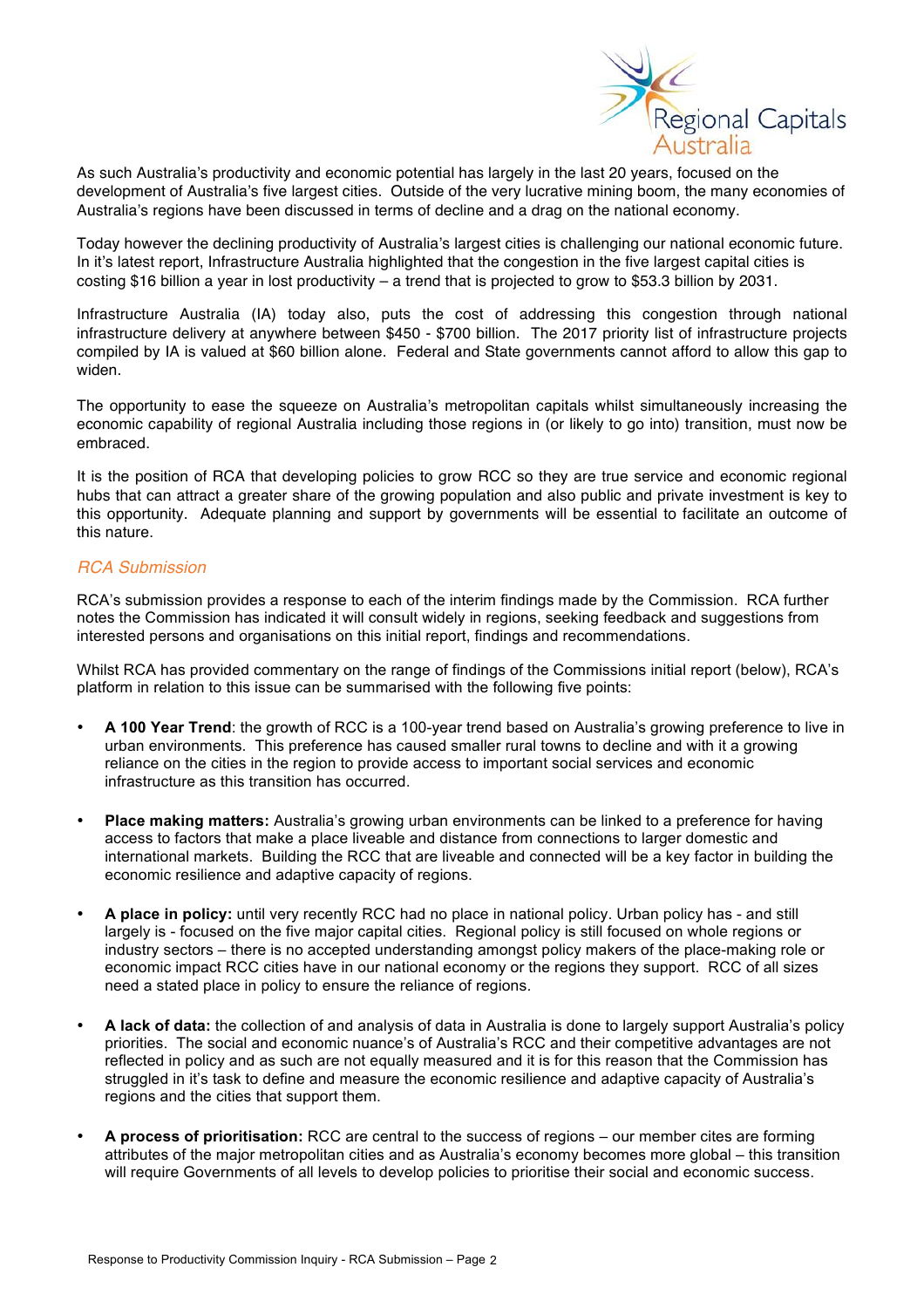

# RCA RESPONSE - FINDINGS FROM INITIAL REPORT

## *INITIAL FINDING 2.1*

*There is no widely accepted method to define and measure the economic resilience and adaptive capacity of regions. Noting this, an index of relative adaptive capacity has been estimated but caution is required in interpreting and applying it to policy making aimed at building resilience and promoting economic development.*

RCA supports this initial finding and specifically highlights that we agree caution is required when making policy decisions based on any *rankings* of regions (using the estimated metric of relative adaptive capacity) given the uncertainty cited by the Commission regarding its estimated value for each region.

Additionally RCA comments that we support the Commission's finding that there were significant challenges in preparing the report due to the lack of suitable and comparable regional data. It has long been the position of RCA that there are significant gaps in how the government collects and analyses data on Australia's regions and specifically as they relate to Australia's RCCs.

Work under taken by RCA to further understand the impact of our members cities compared three sources of Government reporting (State of Australian Cities, Progress in Australian Regions and the Regional Online platform) has highlighted these gaps (refer Appendix A). RCA has concluded that these gaps are attributed to the way the Australian Bureau of Statistics (ABS) collects data under levels of delimination.

For the purposes of this submission, we have highlighted Statistical Area (SA) 4 and Statistical Area (SA) 3 as they relate to RCCS; specifically the following:

- **SA4s** were designed using a number of criteria, which reflect a balance between respective considerations. A minimum of 100,000 persons was set for the SA4s, although there are some exceptions to this. In regional areas, SA4s tend to have populations closer to the minimum (100,000 - 300,000).
- **SA3s** are designed to provide a regional breakdown of Australia. They generally have a population of between 30,000 and 130,000 people. In regional areas, SA3s represent the area serviced by regional cities that have a population over 20,000 people.

RAC highlights this issue, as it is our position that for regions to have economic resilience and adaptive capacity the region needs a strong social and economic hub. Not having a comparable data set available to analysis how the hub is operating presents problems for policy makers.

For RCCs that have populations over 100,000 there is some data available to understand how the hub is performing. In some cases there is analysis highlighting the many competitive advantages for potential businesses and residents if either party was looking for an alternative to major metropolitan cities. There are however, still gaps in for these hubs and it is clear that analysis of metropolitan cities is still the priority.

In RCCs and towns under 100,000 persons, data is collected as part of the wider regional area. This lack of an analysis of place limits the effectiveness of determining how economic hubs like smaller cities and towns function.

Due to the growing reliance of cities to a nation's (or region's) economy, this lack of analysis will also will have an impact on the ability of the leaders of that city to highlight the competitive advantage or a barrier to investment for the city – the very things that will impact further population and economic growth. Missing indicators also mean the impact of investment into regional cities cannot easily be measured, compared and as a result, planned for.

It is the position of RCA that as some data is collected against LGAs, there is scope to develop a specific dataset **measuring performance in all RCCs** (of varying populations) across a range of indicators. This would enable the production of data sets, which would invariably assist in holistic, master planning for RCCs.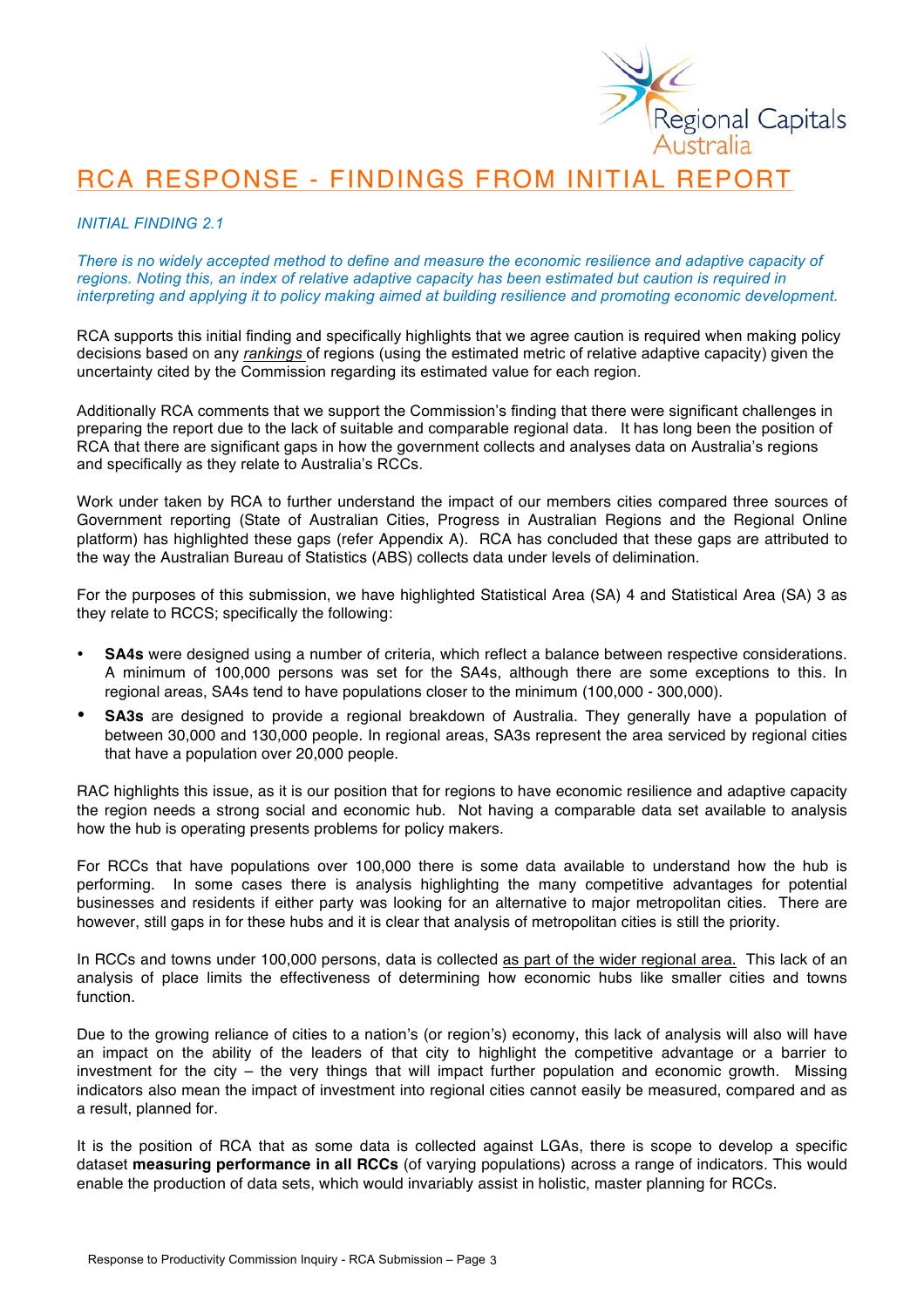

#### *INITIAL FINDING 3.1*

*All regions experience significant variation in their growth in employment, including periods of negative growth. Even so, most regions (69 out of 87) have seen net employment growth over the past five years.* 

RCA supports this initial finding and notes the overall positive findings by the Commission. RCA submits that further investigation should be undertaken by the Commission to establish the role that RCC have had in this outcome in their final report.

The basis of our request has been in the recent release of the Regional Australia's Institute's (RAI) release of: Lighting Up our Great Small Cities: Challenging Misconceptions report (2017). The report examined the performance (population and economic growth) of 31 of Australia's regional cities (populations ranging from 546,000 to 50,000).

The report revealed that these cities collectively expanded their economies at 3 per cent per year from 2001- 2013. The cities share comparable economic performance with our major cities across the key measures of growth, output, participation, and productivity (refer Figures 1 and 2 below).

The report also showed that there was little difference on the same indicators between smaller regional cities as compared to the larger regional cities.

|                                            | <b>Big regional cities</b> | <b>Small regional cities</b> |                                |                                                      |                                 |
|--------------------------------------------|----------------------------|------------------------------|--------------------------------|------------------------------------------------------|---------------------------------|
| <b>Participation rate</b>                  | 74%                        | 74%                          |                                |                                                      |                                 |
| Productivity workers<br>(\$'000/ worker)   | 137.11                     | 159.26                       |                                |                                                      |                                 |
| <b>Historical GVA</b>                      | 3.2                        | 2.2                          |                                | Regional and Metro cities share economic performance |                                 |
| growth rate (CAGR)                         |                            |                              | 83%                            | 98%                                                  | <b>91%</b>                      |
| <b>Projected GVA</b><br>growth rate (CAGR) | 2.8                        | 2.3                          | Output growth rate<br>of metro | Particpation rate<br>of metro                        | Worker productivity<br>ot metro |

*(Figure 1 – economic indicators - small and large regional cities) (Figure 2 – regional city share of metro city economic indicators)*

Additionally, the report showed there was a robust historical population growth, at an average 1.6 per cent per annum from 2002 to 2013, and strong population projections to 2026 showing an expected total population increase of 16 per cent (refer figure 3 below).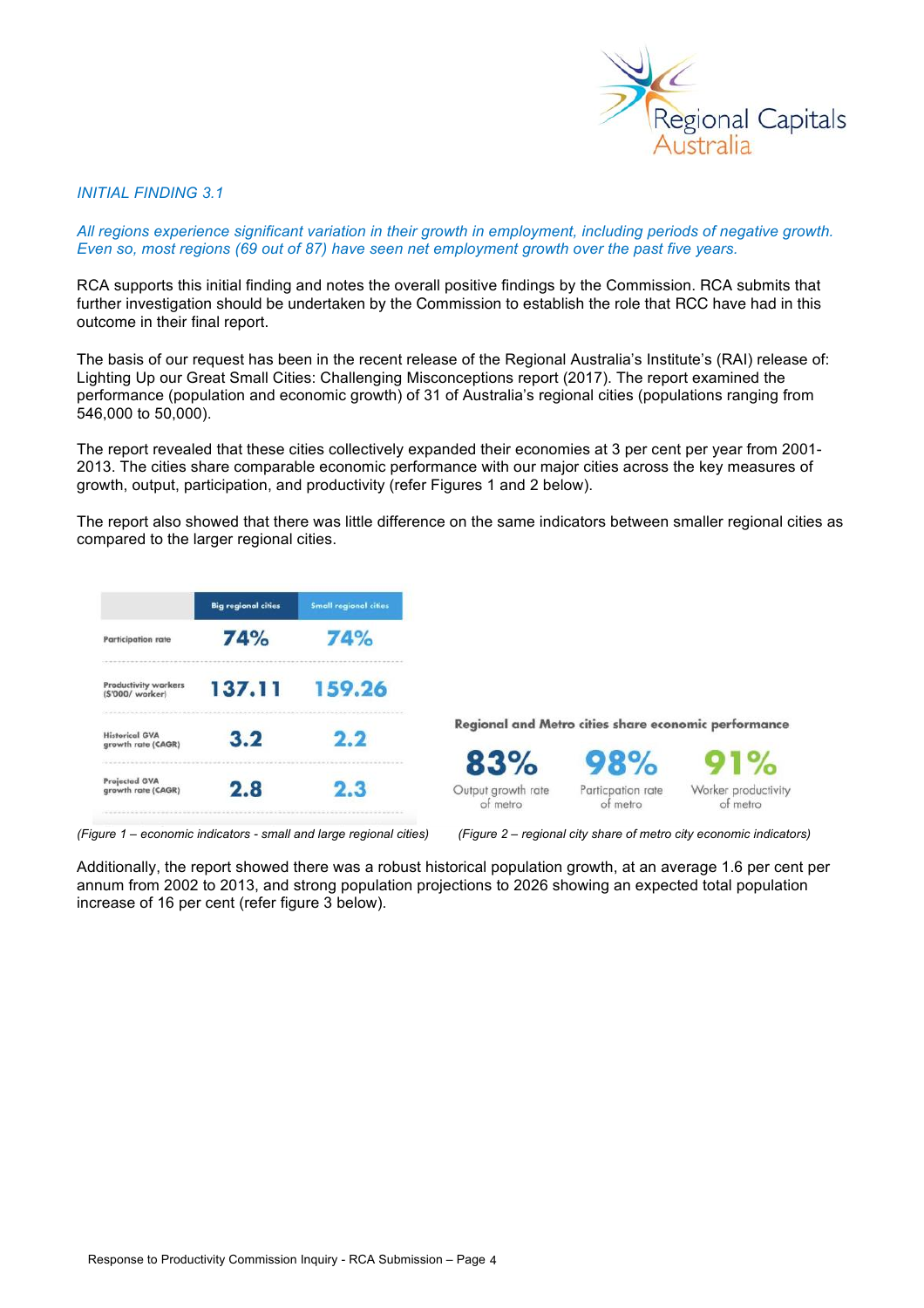



*(Figure 3 – Current (2013) and growth rate (to 2026) populations for Australia's regional cities)*

RCA submits that when regions are considered as a homogenous whole, the drivers of economic resilience and adaptive capacity cannot be understood. Australian RCC's offer an opportunity for economic diversification through the availability of service and knowledge sectors – which are particularly important for regions that have been relying on sectors such as agriculture and manufacturing – both which are in a 'employment' decline.

The relative strength of Australia's RCC has largely gone unnoticed by Australian policy makers and further exploration of this trend could provide the Commission another avenue to uncover how regions could be developed with adaptive capacity.

## *INITIAL FINDING 3.2*

*Australia's regions are diverse, reflecting differences in their endowments of natural resources, climate, economic geography, history of settlement and development, and in the relative mix of industries. This makes it challenging to group regions based on similar factors affecting their resilience and adaptive capacity.*

RCA notes this initial finding; namely, that our regions are diverse. RCA also notes that the Commission identified that indicators focused on the wellbeing of RCA however submits that whilst a single solution or approach will not suit all regions there are place making policies that could be investigated and incorporated into the regional development agenda to plan for and encourage both population and business growth. These approaches are explained below:

### *The Hub and Spoke Model of Regional Development*

In regions, hubs and spokes matter. It has long been the position of RCA that creating strong regional capital cities, as service 'hubs', creates strong regions.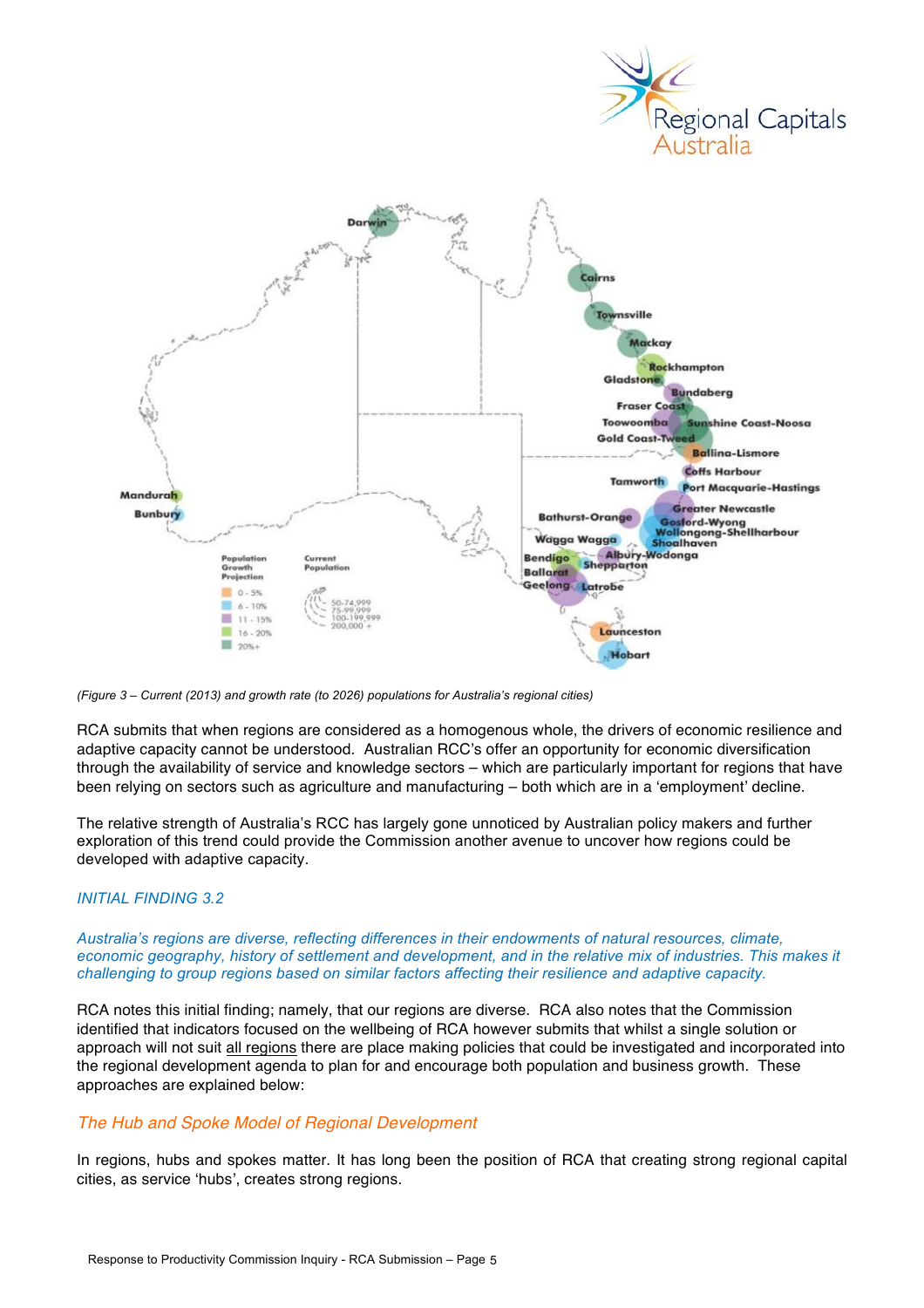

RCC's provide a central point to access essential infrastructure, services, business, employment and education. These services and infrastructure are accessed by local residents as well as those in surrounding towns and rural areas. In essence, RCCs perform a 'capital city' role within their regions.

RCA has partnered with the RAI to examine the impact of "a hub and spoke" effect of RCCs on their regional towns. To examine the status of hub and spoke relationships in regional capitals, the RAI investigated a selection of RCCs, together with their surrounding LGAs to examine the extent that the hub/spoke model exists in regional areas.

The RAI's method was to use elements from its *Insight* dataset themed around education, health and business services in addition to census data showing place of work and residence, focusing on a selection of RCC hubs and spokes. The RAI also examined movement between place of work and place of usual residence (work flows) and the disparity between hubs and spokes across the domains of education, health and business.

The purpose of conducting the case studies was to understand:

- 1. How communities **moved around regions**
- 2. What **distance from the hub means for spokes**

The study explored the 'strength' of services in both RCC and their surrounding hinterlands across the following areas:

- Workflow between hubs and spokes
- Access to financial services (business services) as percentage of population employed
- Access to health services (as a percentage of population employed)
- Access to tertiary education (as a percentage of population enrolled)
- Population growth (ABS data)
- Distance from an airport.

**Note:** In each table as part of this submission the city or town (hinterland) has received a rank indicating where the city or town sits in relation to access to a service or distance from a social or economic facility (refer above). Each LGA was ranked against the other 623 LGAs around Australia. The ranks have been grouped into bands: a mark of 1 means the city or town ranks in the top 20 percentile of all LGAs in Australia. A mark of 5 indicates the city or town is within the bottom 20 percentile of all Australian LGAs.

The RAI study focused on 4 hubs and 8 spokes across New South Wales, Queensland and Western Australia. These are explored below:

## *a) Wagga Wagga*

The Riverina capital of Wagga Wagga has a strong hub and spoke relationship with its region, as demonstrated this map:

*(Figure 4: Wagga Wagga and the Riverina region)*



\*The thicker olive-coloured lines demonstrate movement from the smaller towns into the city regarding access to employment (otherwise know as journey to work flows)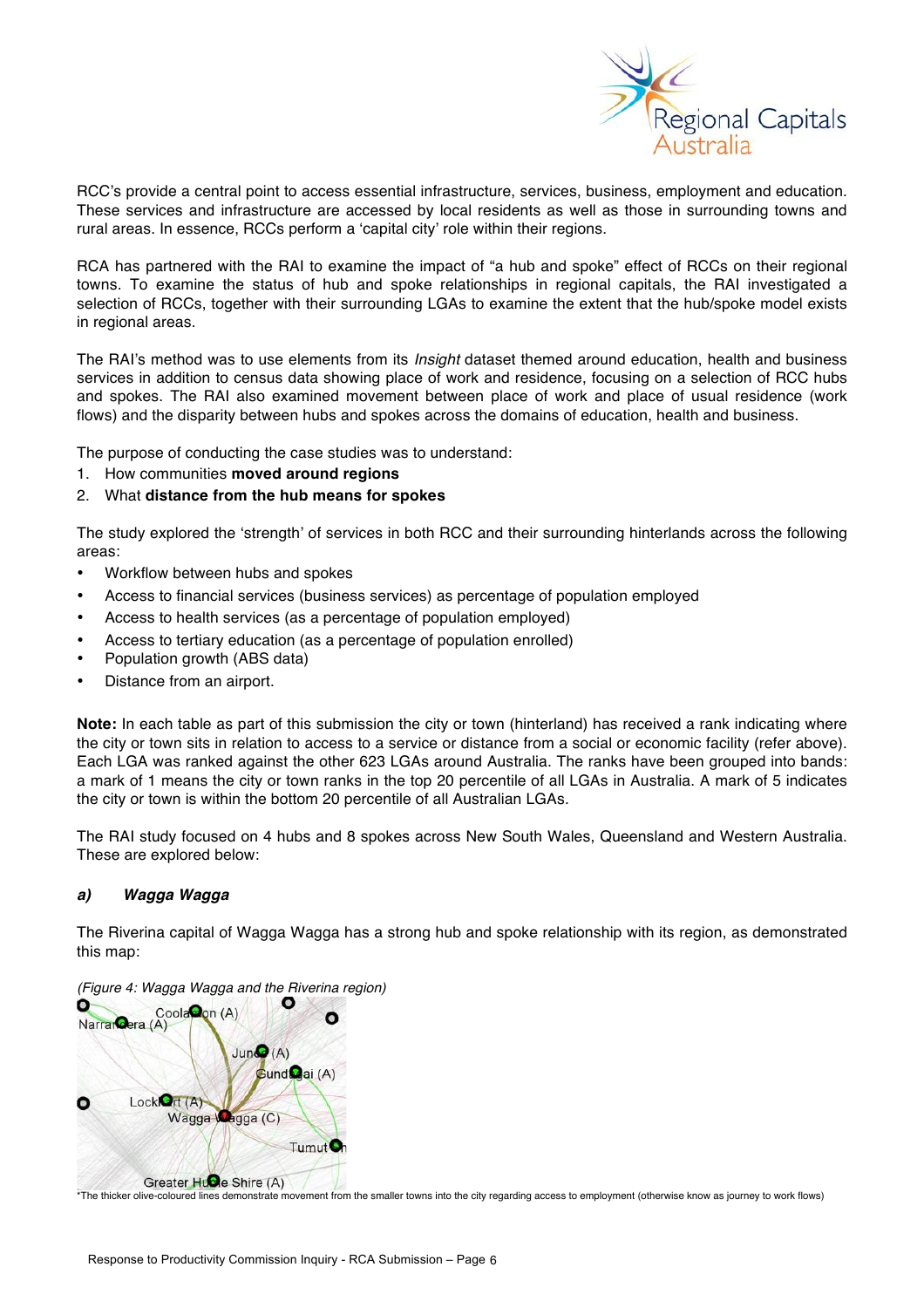

The Riverina is an example of where a strong hub and spoke model is active and as such where the region is benefiting from a strong regional capital city. The flower like model between Wagga Wagga and the smaller rural towns of Junee, Gundagai and Lockhart show there are interdependencies of personal transport flows. Beyond this commutable distance flows of employment tend to go towards nearby centres (Narrandera-Griffith) and to Albury (Greater Hume).

The report also revealed that the city of Wagga Wagga ranked in the top percentile of all LGA in having access to health (allied) and education services and connectivity infrastructure such as airports. The city had a lesser level of access (2nd percentile) to business services and more complex health services – for example services not available at the Wagga Wagga Base hospital or higher order accounting firms may mean people have to travel to a larger population area such as Canberra or Sydney (refer to Table 1).

Interestingly the surrounding smaller rural towns, with much smaller populations and economic activity within the Riverina also showed relatively high access and distance from (mostly second percentile) to services and infrastructure where Wagga Wagga city's access was higher or lower.

| Table 1: Wagga Wagga: Riverina – hub and spoke access and distance: |                                                 |                                          |                                    |  |
|---------------------------------------------------------------------|-------------------------------------------------|------------------------------------------|------------------------------------|--|
| Hub                                                                 | <b>City Outcome</b><br>Ranked against all LGA's | 'Spoke' LGAs<br>Ranked against all LGA's |                                    |  |
|                                                                     | 1= highest 20%<br>5= lowest 20%                 | 1= highest 20%<br>5= lowest 20%          |                                    |  |
| Wagga<br>Wagga                                                      | Wagga Wagga (C)                                 | Narrandera (A)                           | Tumut (A)                          |  |
|                                                                     | Population Growth: 1.3%                         | Population Growth: 0.3%                  | Population Growth: 0.3%            |  |
|                                                                     | Access to:                                      | Access to:                               | Access to:                         |  |
|                                                                     | Health: 1<br>$\bullet$                          | Health: $2$                              | Health: 3                          |  |
|                                                                     | Tertiary Ed: 1<br>$\bullet$                     | Tertiary Ed: 1<br>$\bullet$              | Tertiary Ed: 1<br>$\bullet$        |  |
|                                                                     | Financial services: 2<br>$\bullet$              | Financial services 2<br>$\bullet$        | Financial services: 2<br>$\bullet$ |  |
|                                                                     | Distance to:                                    | Distance to:                             | Distance to:                       |  |
|                                                                     | Medical facilities: 2<br>$\bullet$              | Medical facilities: 2<br>$\bullet$       | Medical facilities: 2<br>$\bullet$ |  |
|                                                                     | Airport: 1<br>$\bullet$                         | Airport: 1<br>$\bullet$                  | Airport: 3<br>$\bullet$            |  |
|                                                                     | Port: 5<br>$\bullet$                            | Port: 5                                  | Port: 5                            |  |

## *b) Mackay*

The Mackay region data again supported showed signs of a hub and spoke model but also showed the dominance of the mining sector on the Mackay economy with large worker flows to the adjacent Isaac LGA (a popular mining town).

*(Figure 5: Mackay and Whitsunday Region)*



\*The thicker olive-coloured lines demonstrate movement from the smaller towns into the city regarding access to employment.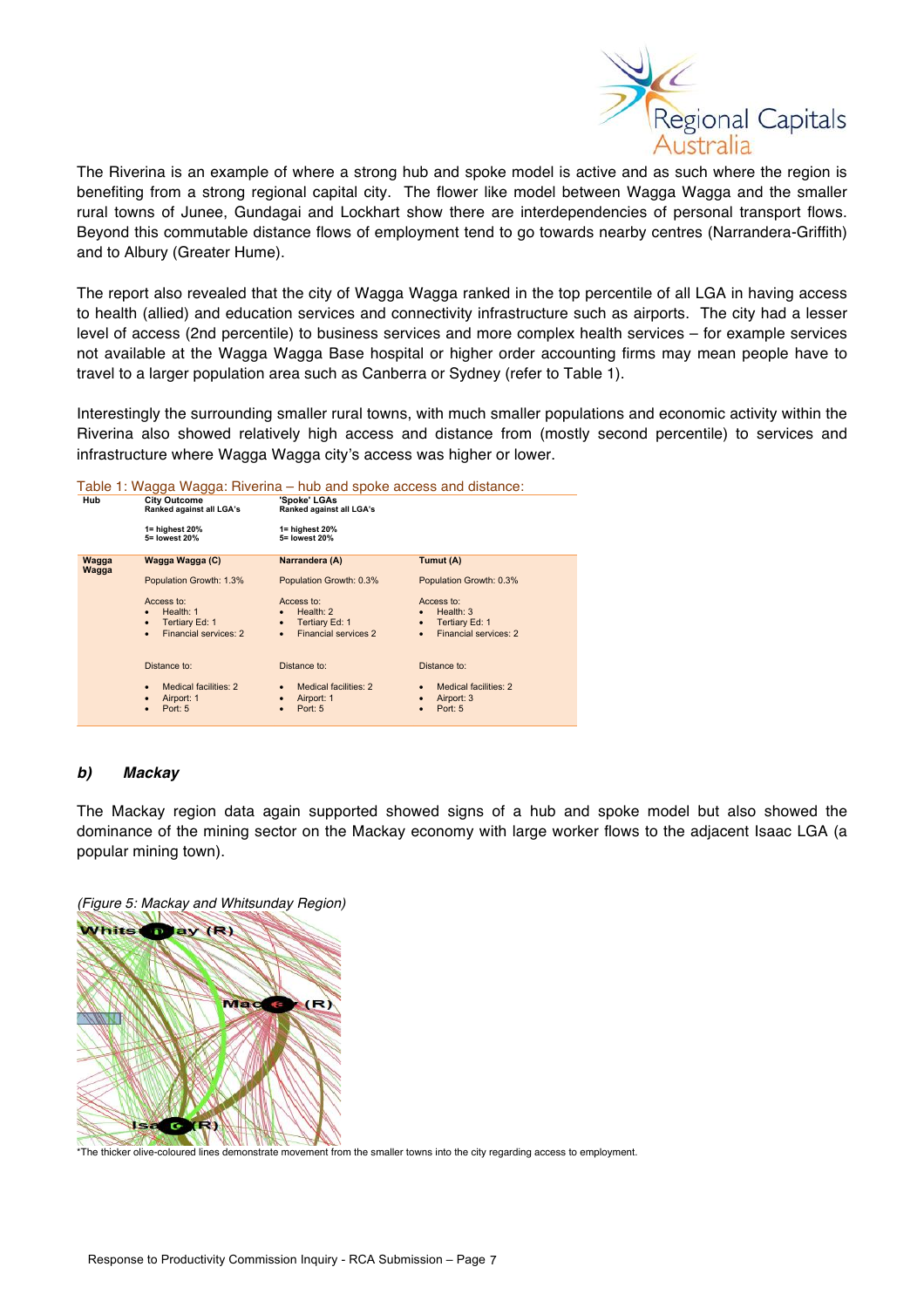

The distance and accessibility data for Mackay also suggested the city is an important economic hub with higher percentile rankings for business services and economic infrastructure. However the city showed much lower (4th percentile) access to and distance from important social drivers such as health an education. The surrounding towns of the Whitsunday and Isaac also reflected the strengths and weakness of Mackay – of note both towns located in Isaac and Whitsunday towns featured in the bottom percentile for both health and education.

| Hub           | <b>City Outcome</b><br>Ranked against all LGA's                                                                  | 'Spoke' LGAs<br>Ranked against all LGA's                                                                         |                                                                                                     |
|---------------|------------------------------------------------------------------------------------------------------------------|------------------------------------------------------------------------------------------------------------------|-----------------------------------------------------------------------------------------------------|
|               | $1 =$ highest 20%<br>5= lowest 20%                                                                               | $1 =$ highest 20%<br>5= lowest 20%                                                                               |                                                                                                     |
| <b>Mackay</b> | Mackay (C)                                                                                                       | Isaac (Moranbah) (R)                                                                                             | <b>Whitsunday (R)</b>                                                                               |
|               | Population Growth: 2.8%                                                                                          | Population Growth 2.4%                                                                                           | Population Growth 2.8%                                                                              |
|               | Access to:<br>Health: 4<br>$\bullet$<br><b>Tertiary Ed: 4</b><br>$\bullet$<br>Financial services: 2<br>$\bullet$ | Access to:<br>Health: 5<br>$\bullet$<br>Tertiary Ed: 5<br>$\bullet$<br><b>Financial services: 2</b><br>$\bullet$ | Access to:<br>Health: 5<br>Tertiary Ed: 5<br>$\bullet$<br><b>Financial services: 2</b><br>$\bullet$ |
|               | Distance to:                                                                                                     | Distance to:                                                                                                     | Distance to:                                                                                        |
|               | <b>Medical facilities: 3</b><br>$\bullet$<br>Airport: 2<br>$\bullet$<br>Port: 1<br>$\bullet$                     | Medical facilities: 4<br>$\bullet$<br>Airport: 3<br>$\bullet$<br>Port: 4<br>$\bullet$                            | Medical facilities: 5<br>$\bullet$<br>Airport: 2<br>Port: 4<br>$\bullet$                            |

## *c) Geraldton*

The City of Geraldton shows true hub and spoke characteristics, however due to the region having a much smaller population base the movements between the city and the smaller rural towns means the relationship is less pronounced.

(Figure 6: Geraldton and the Wheat Belt)

| O                       |
|-------------------------|
| Mingenew (S) Yalgoo (S) |
|                         |
|                         |

\*The thicker olive-coloured lines demonstrate movement from the smaller towns into the city regarding access to employment.

The city of Geraldton showed mid to lower levels of access to allied health services, however these were remarkably better when compared to the hinterland towns around it. Access and distance from connecting infrastructure ranked some of the highest in the nation that also impacted the access to financial services for business. Again there is a relationship of strength and weakness for the smaller rural towns based on what is available in the city of Geraldton.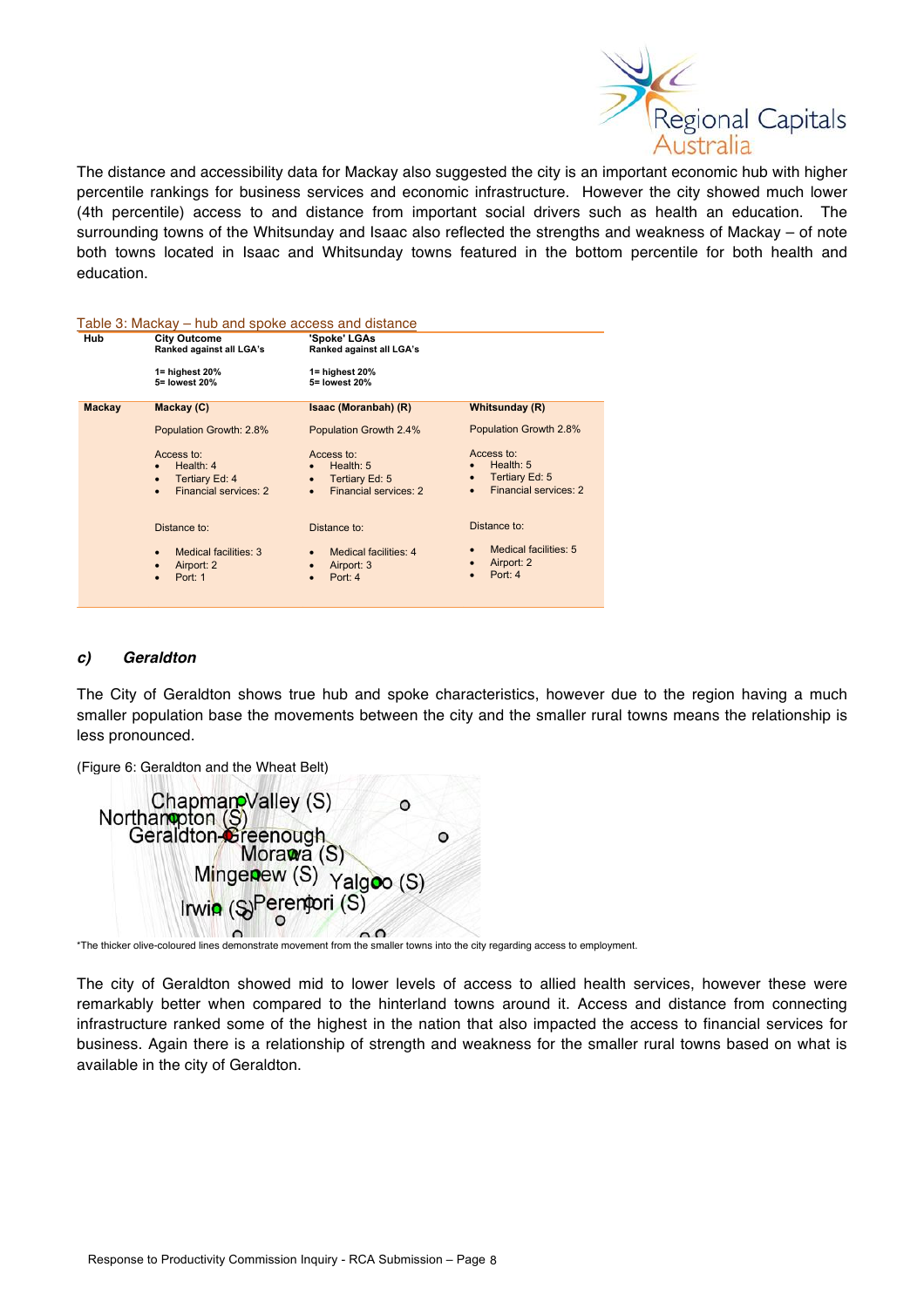

| Hub              | <b>City Outcome</b><br>Ranked against all LGA's                                                                                    | 'Spoke' LGAs<br>Ranked against all LGA's                                                     |                                                                                              |  |
|------------------|------------------------------------------------------------------------------------------------------------------------------------|----------------------------------------------------------------------------------------------|----------------------------------------------------------------------------------------------|--|
|                  | 1= highest 20%<br>5= lowest 20%                                                                                                    | 5= lowest 20%                                                                                | 1= highest 20%                                                                               |  |
| <b>Geraldton</b> | Geraldton (C)                                                                                                                      | Mingenew (S)                                                                                 | <b>Murchison (S)</b>                                                                         |  |
|                  | Population Growth: 2.50%                                                                                                           | Population Growth 0.40%                                                                      | Population Growth 3.4%                                                                       |  |
|                  | Access to:<br>Health: 3<br>Tertiary Ed: 2<br>$\bullet$<br>Financial services: 2<br>$\bullet$<br>Knowledge services: 3<br>$\bullet$ | Access to:<br>Health: 5<br>Tertiary Ed: 5<br>$\bullet$<br>Financial services: 5<br>$\bullet$ | Access to:<br>Health: 5<br>Tertiary Ed: 5<br>$\bullet$<br>Financial services: 5<br>$\bullet$ |  |
|                  | Distance to:                                                                                                                       | Distance to:                                                                                 | Distance to:                                                                                 |  |
|                  | Medical facilities: 2<br>$\bullet$<br>Airport: 1<br>$\bullet$<br>Port: 1                                                           | Medical facilities: 5<br>$\bullet$<br>Airport: 4<br>$\bullet$<br>Port: 3<br>$\bullet$        | Medical facilities: 5<br>Airport: 5<br>$\bullet$<br>Port: 5                                  |  |

#### Table 6: Geraldton – hub and spoke access and distance:

### *d) Townsville*

There is a clearer hub and spoke effect in the North Queensland region where there are clear movements between Townsville and the smaller rural towns of Palm Island, Charters Towers, Burdekin and Hinchinbrook.

*(Figure 7: Townsville and North Queensland)*



\*The thicker olive-coloured lines demonstrate movement from the smaller towns into the city regarding access to employment.

Again in this region we can clearly see that where the region has strengths such as connectivity infrastructure so too do the smaller hinterland towns. Where the city is weaker such as in tertiary education so too is the access for the smaller rural towns.

|--|

| Hub               | <b>City Outcome</b><br>Ranked against all LGA's                                              | 'Spoke' LGAs<br>Ranked against all LGA's                                                     |                                                                                      |
|-------------------|----------------------------------------------------------------------------------------------|----------------------------------------------------------------------------------------------|--------------------------------------------------------------------------------------|
|                   | $1 =$ highest 20%<br>5= lowest 20%                                                           | $1 =$ highest 20%<br>5= lowest 20%                                                           |                                                                                      |
| <b>Townsville</b> | Townsville (C)                                                                               | <b>Burdekin (S)</b>                                                                          | <b>Charters Towers (R)</b>                                                           |
|                   | Population Growth: 1.9%                                                                      | Population Growth: 2.1%                                                                      | Population Growth 0.0%                                                               |
|                   | Access to:<br>Health: 2<br>Tertiary Ed: 3<br>$\bullet$<br>Financial services: 2<br>$\bullet$ | Access to:<br>Health: 3<br>Tertiary Ed: 4<br>$\bullet$<br>Financial services: 2<br>$\bullet$ | Access to:<br>Health: 3<br>Tertiary Ed: 3<br>۰<br>Financial services: 3<br>$\bullet$ |
|                   | Distance to:                                                                                 | Distance to:                                                                                 | Distance to:                                                                         |
|                   | <b>Medical facilities: 2</b><br>$\bullet$<br>Airport: 1<br>۰<br>Port: 1<br>$\bullet$         | Medical facilities: 3<br>$\bullet$<br>Airport: 3<br>۰<br>Port: 2<br>$\bullet$                | Medical facilities: 3<br>Airport: 4<br>۰<br>Port: 3<br>$\bullet$                     |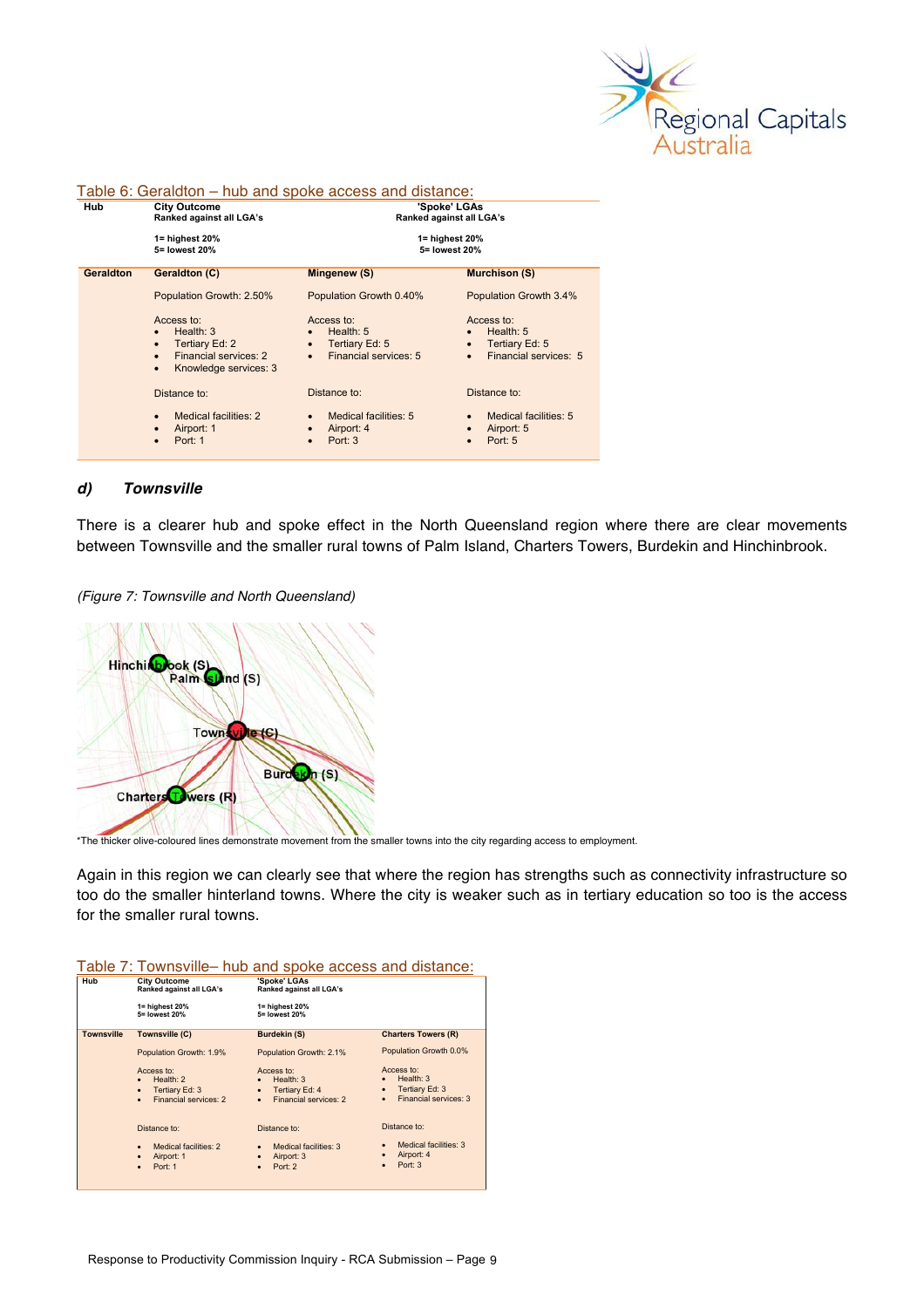

#### The importance of hub and spoke analysis

RCA acknowledges that the above case studies constitute an interim piece of work that requires further analysis. However, we believe there is an indication of a trend in the cities and towns explored. It is our position that the hub and spoke relationship could prove a valuable tool for analysing relationships between RCCs and their surrounding areas – identifying strengths and disparity in key areas which when addressed with allow both cities and regions to thrive.

The challenge of delivering a high level of services and economic infrastructure that can support prosperity for all Australian's is acknowledge by RCA, however this initial research may indicated that when you strengthen the hub (or RCC) you will also be strengthening the whole region.

It is the position of both RCA that Government should further investigates this model to allow a clearer understanding of how RCC can be invested in to support their regions and that this work be used to further guide the development of the Regions 2030 and Smart Cities framework.

**RAI and RCA are currently expanding on the hub and spoke work across our membership and would welcome further engagement with the Commission on completion of this work, and prior to the release of the Commission's final report at the end of 2017.** 

## *City Deals*

The creation of strong regional urban hubs now has a place in Government policy and regional cities – for the first time – have been included in this approach.

On launching the government's cities policy the "Smart Cities Plan" which City Deals encompass, both the Hon. Fiona Nash, Minister for Minister for Local Government and Territories, Regional Communications and Regional Development and the Hon. Angus Taylor – Assistant Minister for Cities stated the plan should be considered 'a plan for the regions. The Assistant Minister went further, stating:

*"Regional cities are incredibly important to the future of the regions and getting our policy right on regional cities is a very, very important piece of work. I'm absolutely convinced that harnessing the potential of our regional cities depends on long-term planning for the future and building cities that can really attract people to work, to live, to play and to enjoy their lives."* 

RCA welcomed the Government's announcements in 2016 in relation to the regional cities stream of the City Deals process – including a competitive process to select future cities for a 'deal'. It's is RCA's position that this new approach by the Australian Government should be considered integral to all regional development objectives and should be seen as a key place-making strategy to ensure the resilience and adaptive capacity of regions.

More information on RCA's position on City Deals can be found in the submissions page of our website.

### *Liveability and Connectivity factors*

The Commission has highlighted in the Initial Report that change in regional populations and economies could be attributed towards:

*"..productivity, technological change, demography, personal choices and increasingly connected regions through trade in services. The ease of transport today and the capacity to undertake transactions using the internet, mobile phones and satellite-based communications systems has facilitated this trend. There is also greater amenity associated with larger regional centres as well as access to a wider range of services (including schools, aged care services, hospitals and universities)" (p20.)*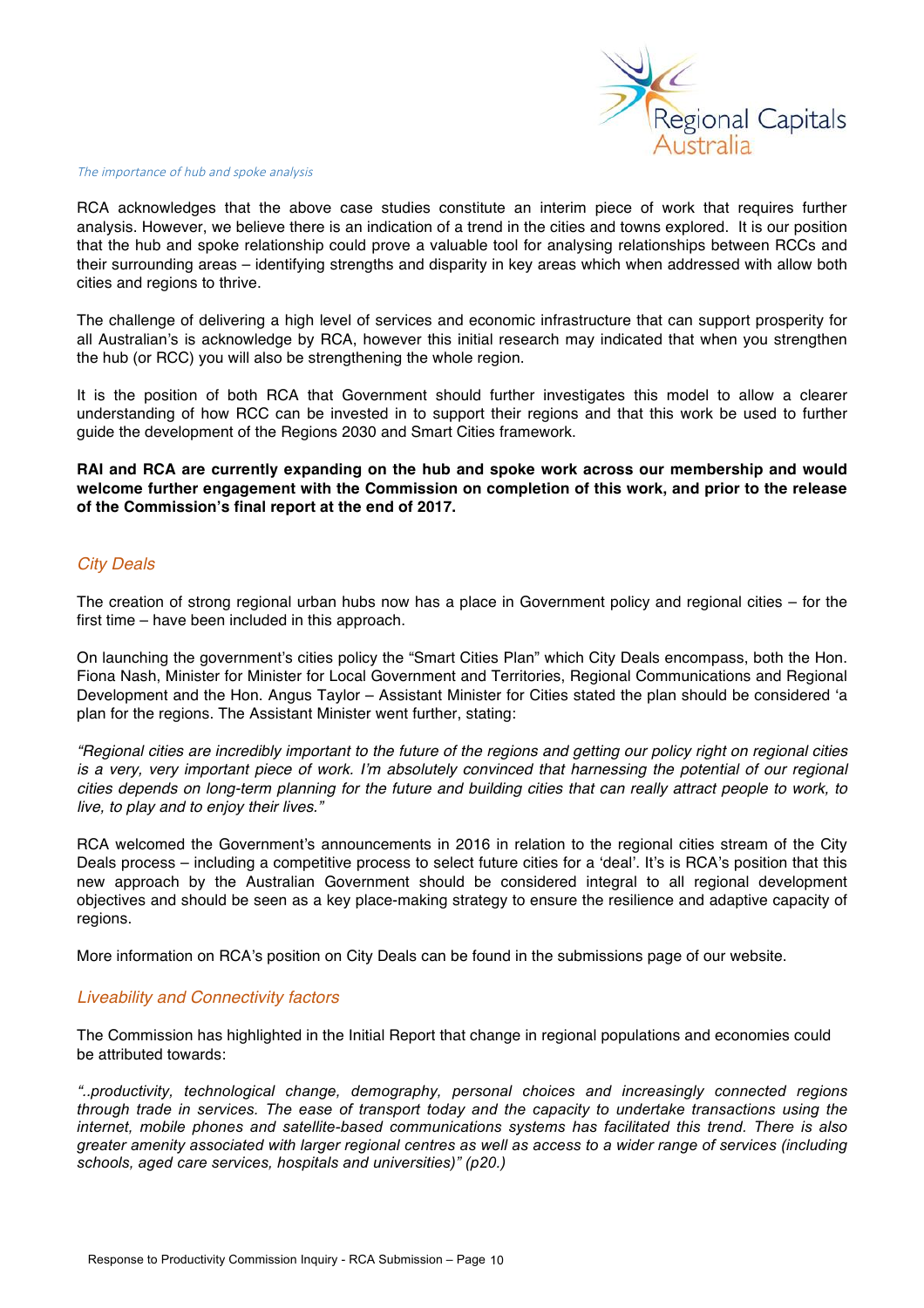

These factors are often described as liveability and connectivity. In the context of RCC connectivity and liveability mean a business is provided with an economically sound investable alternative and skilled workers are provided with a socially sound, liveable alternative.

- **Connected** with high speed broadband, telecommunications, roads, rail, ports and airports; and
- **Liveable** regional access to tertiary education, health, sporting facilities, arts and cultural centres and well-planned and activated CBDs.

Creating regional hubs that are liveable and connected should be a priority for governments of all levels.

#### *INITIAL FINDING 3.3*

•

*Many regions with a high concentration of activity based on mining have experienced high employment growth and have relatively high adaptive capacity. There are some, however, that have experienced a decline in employment and have relatively low adaptive capacity. These regions tend to have mining operations that are smaller in scale, are economically marginal or are approaching the end of their economic lives.*

RCA notes this initial finding by the Commission.

### *INITIAL FINDING 3.4*

*Many workers employed in the investment phase of the mining boom lived in regions outside mining areas, such as capital cities and other regional centres. In addition, many mining workers work in capital cities and their greater metropolitan areas.*

RCA notes this initial finding by the Commission.

### *INITIAL FINDING 3.5*

*Regions predominantly based around agriculture tend to have lower growth in employment. Even so, these regions are growing, with efficiencies and technological innovation generating higher levels of production using less labour. There is also a pattern of consolidation from smaller towns to larger regional centres, which affects the social fabric of these communities and engenders a feeling of being left behind as Australia prospers more generally.*

RCA notes and supports this initial finding by the Commission; in particular, page 21 of the initial report that stipulates there are '*now fewer people living in some smaller regional towns'* and that over the past century, many previously thriving regional towns have shrunk.

Please refer to Initial Finding 3.2 for RCA's position in this issue.

### *INITIAL FINDING 4.1*

*A single metric of relative adaptive capacity cannot capture the unique attributes of each regional community, nor can it be used with any precision to rank regions. There is significant uncertainty about the index values estimated for each region.*

*Moreover, adaptive capacity does not identify whether a region will be successful in transition following a disruption. The metric can be used to explore some broad themes and patterns of adaptive capacity across broad classes of regions.*

RCA notes this initial finding and would like to reiterate the importance of comprehensively measuring our RCCs and regions. Whilst RCA agrees that a single metric of adaptive capacity cannot depict the unique attributes of each regional city or community, the measurement of our RCCs – large and small – is imperative to capture,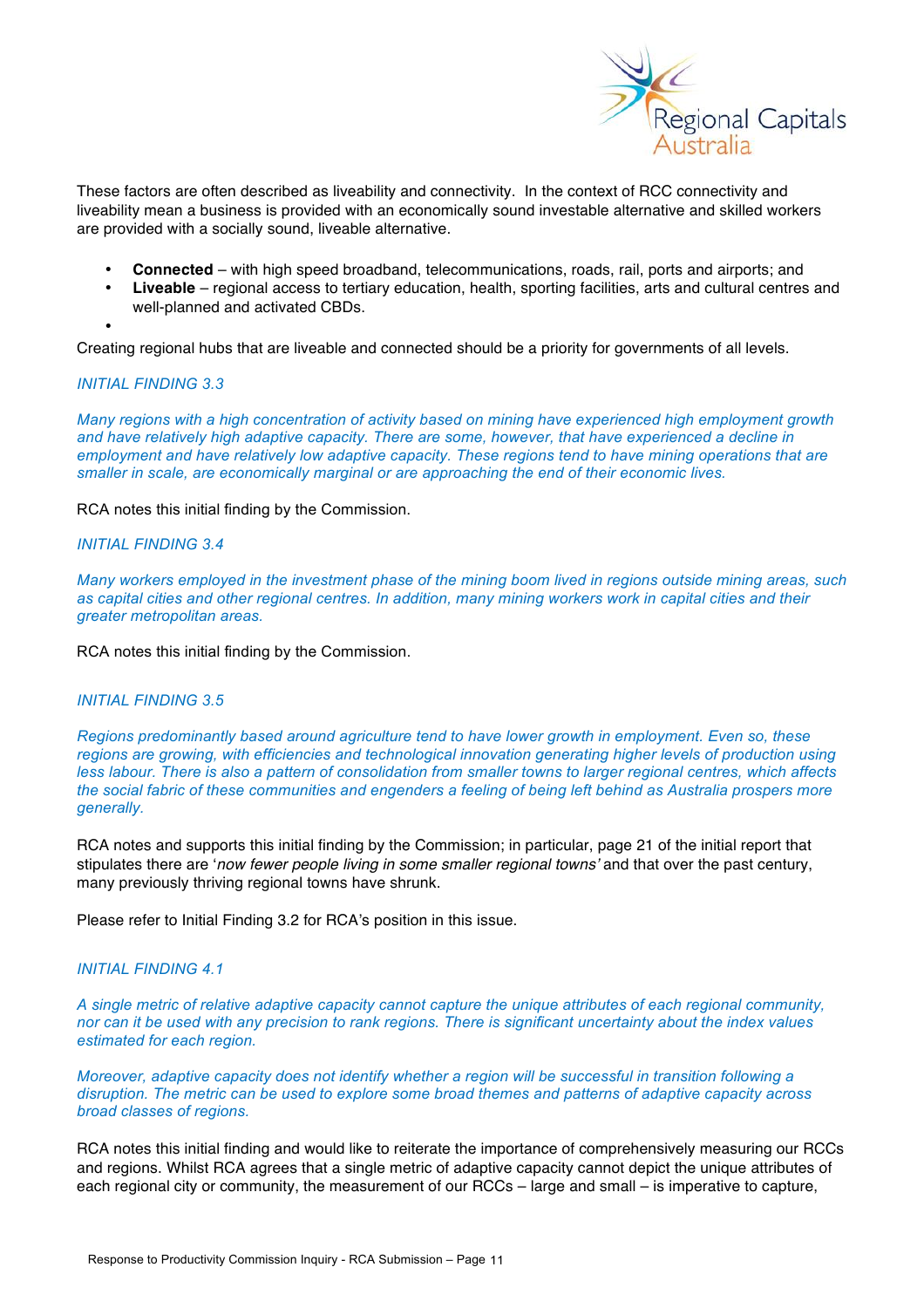

especially where a regional city offers a unique competitive advantage.

RCCs are often associated with lower congestion, relaxed lifestyle and affordable living, and offer an attractive and competitive alternative from the capital cities for businesses and residents alike. However, promoting the competitive advantage of our RCCs requires an ability to measure it (Please refer to Initial Finding 2.1).

#### *INITIAL FINDING 4.2*

*The main factors shaping the index value of relative adaptive capacity for each region relate to: people-related factors (including education achievement, employment rates, skill levels, personal incomes and community cohesion)*

- *the degree of remoteness and accessibility to infrastructure and services*
- *natural endowments, such as agricultural land industry diversity.*

*Data from the 2016 Census and other sources of data not available for the initial report are likely to change the regional rankings of adaptive capacity in the final report.*

RCA notes this initial finding and refers to all previous above sections of this submission in response to this finding.

## *INITIAL FINDING 4.3*

*Regions with an economic base concentrated in manufacturing tend to have lower employment growth and relatively low adaptive capacity. Many of these regions are located in the greater metropolitan areas of capital cities.*

RCA notes and agrees with this finding.

## *INFORMATION REQUEST 4.1*

*The Commission is seeking feedback on:*

- *the methodology that has been used to construct the index of adaptive capacity, including whether other methods might be superior for the purpose*
- *the factors (variables) that have been included in the index and whether there are other variables and data sources that could be used.*

RCA agrees with the factors that have been identified however sees these as a baseline and submits that further mapping of hub and spoke tool (Initial Finding 3.2) should be undertaken by the Government to investigate and further understand the implications of this initial study.

#### *INITIAL FINDING 5.1*

*There is no single approach that will facilitate adaptation and sustainable development in all regions. It is unclear if strategies for adaptation and development have been successful as evaluation is usually not attempted. Strategies that focus on supporting people in regional communities to adjust to changing economic circumstances appear more likely to be successful. The best strategies are those that:*

- *are identified and led by the regional community itself, in partnership with all levels of government*
- *remove barriers to people or businesses relocating, both within or to other regions are aligned with the region's relative strengths and inherent advantages are supported by targeted investment in developing the capability of the people to deal with adjustment and the connectivity of the region to other regions and markets.*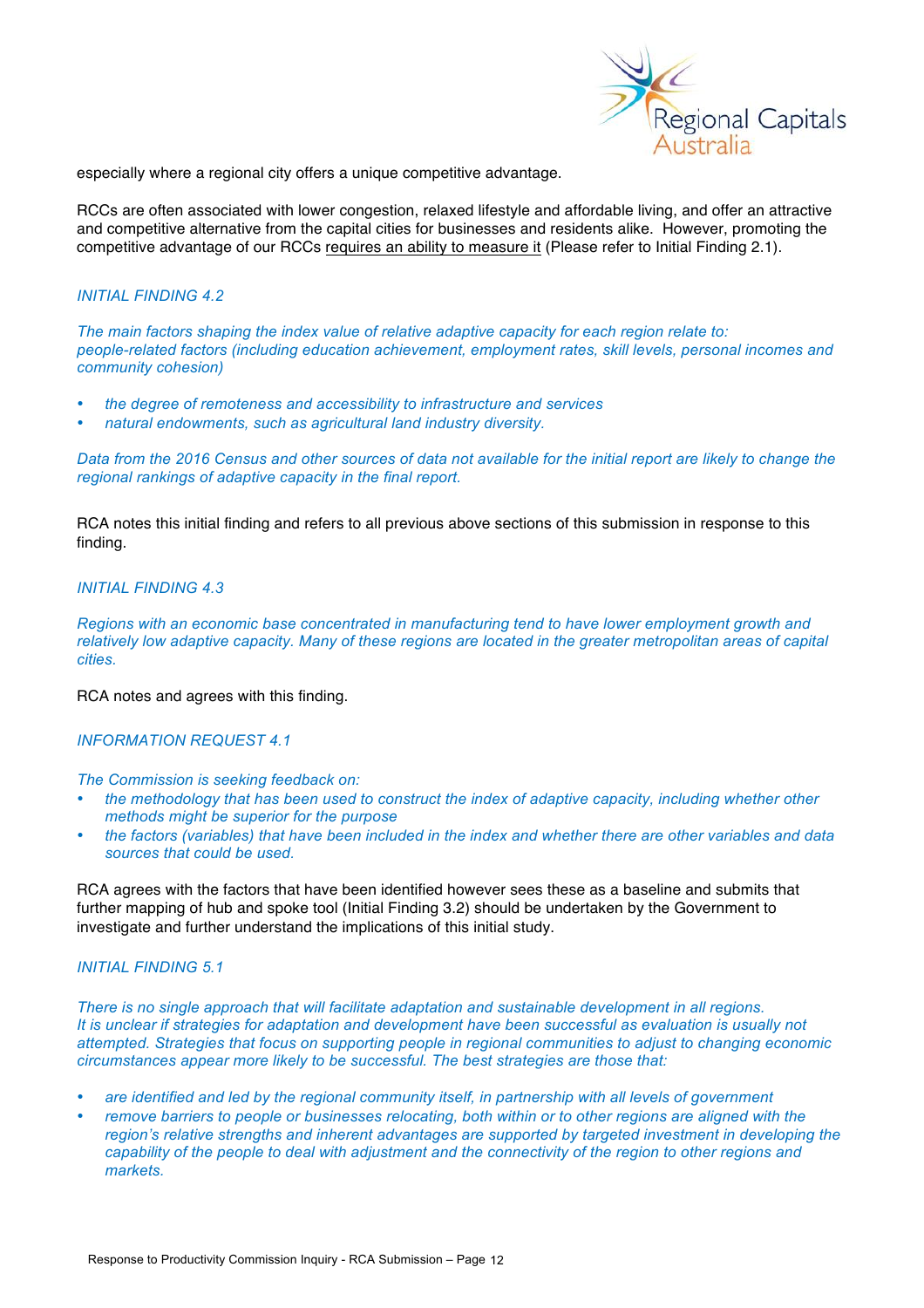

#### Please refer to Initial Finding 3.2.

#### *INFORMATION REQUEST 5.1*

*The Commission invites participants to comment on the relevance and applicability of the policy framework set out in this chapter. Where practicable, participants are asked to support their views with evidence of effective and/or ineffective approaches that have been used to facilitate transition and development following disruptive events or ongoing pressures in regional areas (in Australia or overseas).*

RCA notes the policy framework presented in the chapter; namely: *removing any impediments that hinder change and innovation, avoiding (where possible) providing 'ad hoc' support to regions without an underpinning framework, and supporting strategic initiatives that facilitate transition and development that are built on a region's strengths, coordinated between governments, and focused on developing regional communities' capacity and connectivity with other regions and markets*.

RCA has consistently maintained that holistic 'master planning' for RCC is imperative going forward. To that end, master planning for RCCs needs to be conducted under two key policy areas: **urban policy and regional policy** (refer to commentary in Initial Finding 3.2 and 2.1).

#### *INITIAL FINDING 5.2*

*Governments can facilitate successful transition and development across all regions by removing regulatory barriers that impede people and businesses from taking advantage of economic opportunities, where such regulations are unjustified by the benefits they provide. Expediting regulatory reforms previously recommended by the Commission would assist in this regard.*

*This would benefit all regions, regardless of their circumstances or adaptive capacity, and helps to improve the operation of the economy generally — making it a 'win-win' or 'no-regrets' way of supporting regional communities. However, it is particularly important to regions that do not have the advantages and range of opportunities found in capital cities and major regional centres.*

RCA notes and supports the initial finding that expediting regulatory reforms could assist the economic performance of regions, specifically, RCCs. An example of such a regulatory restraint is the restriction around public-private partnerships in Western Australia (see Initial Finding 5.2 below).

#### *INITIAL FINDING 5.3*

*City Deals initiatives that genuinely develop strategic, coordinated partnerships between all levels of government, communities and the private sector are more in line with the Commission's principles but require effective monitoring and evaluation. It is essential that all governments ensure there is a clear performance measurement framework for each City Deal program, and publicly review the efficacy and cost-effectiveness of the first wave of City Deals within four years of their commencement.*

RCA agrees with this initial finding; that the impending regional *City Deals* initiatives present a good model for regional development. However, it is the position of RCA that evaluation metrics must be put in place to ensure effective performance measurement.

Many of our members have cited the receipt of a City Deal as a game-changer for their community and economy. However, it has long been the position of RCA that properly measuring the performance of our RCCs will support interventions designed to improve how Australian cities grow.

In April 2017, the Government announced cities with a population above 85,000 would be compared on performance against the selected measures (performance indicators), to allow an assessment of the effect of the *Smart Cities* policy. The framework would be utilised to monitor the progress of *City Deals.* There is concern,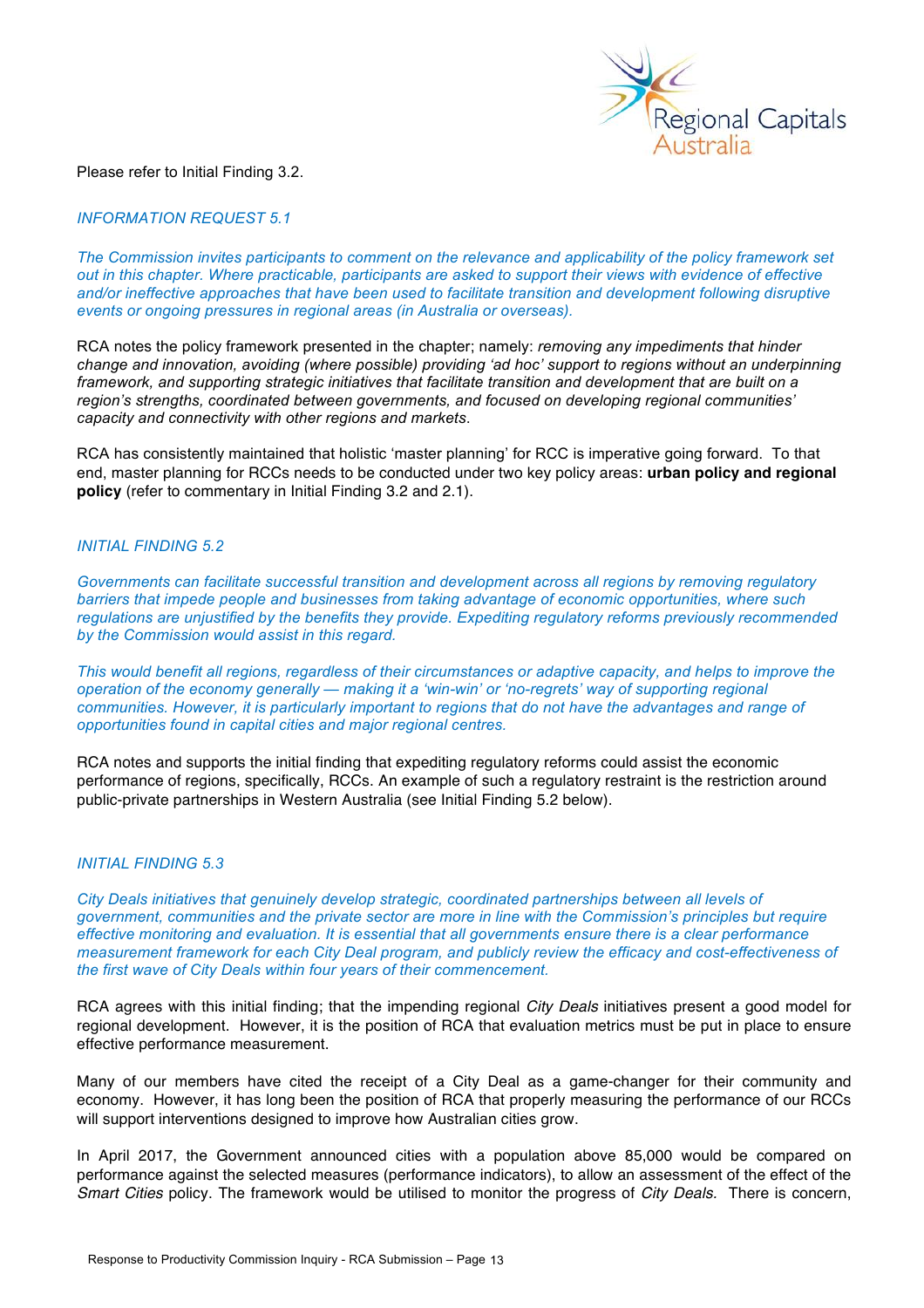

however, that it is the Government's intention to only measure less than half of our regional cities – which significantly undersells the contribution and potential of regional Australia. The framework released by the Government in July includes the measurement of 22 cities – which includes 16 regional cities.

**RCA recognises 51 regional cities.** Not extending the performance framework to include these 51 cities will mean the government will not meet the policy objective of the *Smart Cities* Plan: *Support to productive, accessible, liveable cities – both metropolitan and regional - that attract talent, encourage innovation and create jobs and growth.*

It is the position of RCA that **monitoring all regional cities** will significantly increase the understanding of how these cities function. The monitoring will highlight investment opportunities and identify how the service hub role can be strengthened – a stated objective of the *Smart Cities* plan.

## *INITIAL FINDING 5.4*

*Strategies for adaptation and development are most likely to be successful and sustainable where they:*

- *have clear objectives and measurable performance indicators*
- *are preceded by rigorous and transparent analysis and explicit consideration of available alternatives*
- *include transparent community consultation, public reporting and evaluation (before and after implementation) of the efficacy and cost-effectiveness of programs.*

RCA strongly supports this finding, noting again that are significant gaps in the collection and analysis of data in our RCCs, to formulate meaningful indicators (refer to Finding 5.3 and 2.1 above).

## *INITIAL FINDING 5.5*

*There is substantial funding devoted to regional programs across all levels of government. The effectiveness of most of these programs has not been evaluated. There is scope to achieve better outcomes for regional communities by better targeting existing expenditure.*

RCA notes and supports this initial finding and would like to emphasise that holistic planning is vital to ensure the effectiveness of funding to our regions.

As the Commission noted on page 29 of its interim report, there can be benefits in targeting investment in infrastructure to assist regional communities more easily take advantage of economic opportunities. It is RCA's view that a body such as Infrastructure Australia should widen it's scope provide more analysis of smaller projects and there should be an emphasis from all levels of government to assist regions to develop project plans and business cases that IA can review.

### *Australian Infrastructure Plan*

The Australia Infrastructure Plan (AIP) sets out the infrastructure challenges and opportunities Australia faces over the next 15 years, including 78 recommendations for reform designed to address infrastructure gaps. RCA supports evidence creation, investment and collaboration around the key priorities that Infrastructure Australia (IA) identified in the Australian Infrastructure Plan (AIP) for regional Australia. The most notable recommendations are:

#### *Australian Infrastructure Plan (AIP) Recommendation 4.2:*

- *The Australian Government should prioritise investment in regional infrastructure where the population is growing quickly and where the bulk of our regional economic growth can be found.*
- *Efficient, livable and productive regional hubs should be considered national economic assets and be a key priority for investment.*

RCA acknowledges that the AIP and the Federal Government, through their response to the AIP, have highlighted that State governments are responsible for regional infrastructure planning, RCA asserts that only national leadership will deliver the shared oversight required to meet the growth needs of both regional cities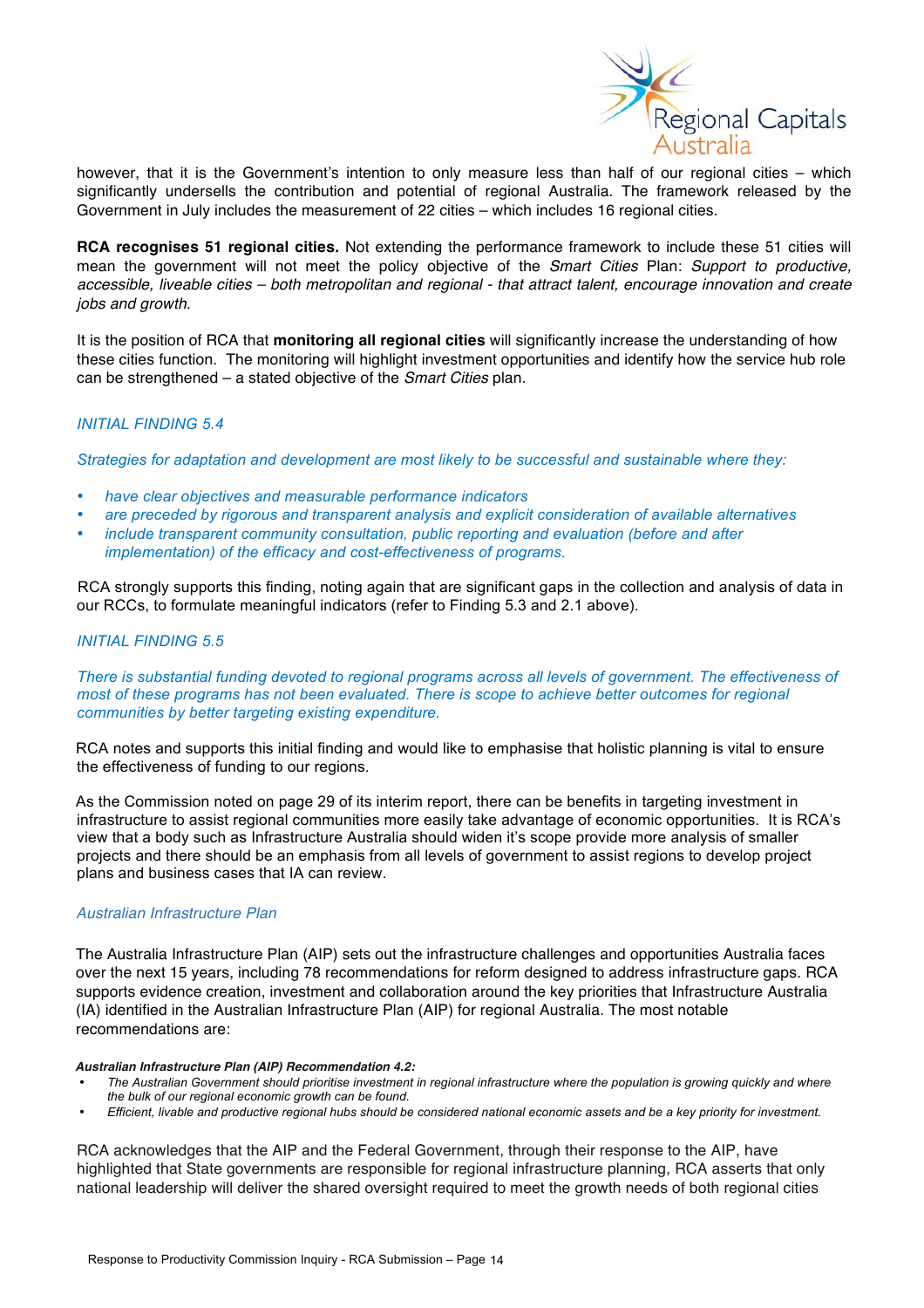

and Australia's regions. As such, RCA recommends that strong consideration be given to incentivising State and Territory Governments to develop and fund long-term regional infrastructure plans to deliver on the following recommendation:

#### *Australian Infrastructure Plan (AIP) Recommendation 4.1:*

*State and territory governments should deliver long-term regional infrastructure plans. These plans should:* 

- *Identify gaps in infrastructure networks and identify priorities to support productive regional industries;*
- *Be developed with involvement from all levels of government to help coordinate investments and remove duplication;*
- *Provide transparency for the private sector to allow for government funding to be leveraged and private investment to be maximised; and*
- *Assess the potential for regions to ease pressure on our largest cities*

The latest Australia Infrastructure Plan (AIP) Infrastructure Priority list published in February 2017 lists seven 'high priority projects' – none of which are located in RCCs.

In addition, high priority 'initiatives' which list potential infrastructure solutions for which a business case has not yet been completed are also metropolitan- based. IA indicates both groups address major problems or opportunities "of national significance"; however, RCA submits infrastructure priorities in our regions should feature in either/both lists and again that State and Territory government's should be incentivised to ensure these projects feature.

### *INITIAL FINDING 5.6*

*Individual specific adjustment assistance (beyond generally available measures) is best reserved for unexpected circumstances and highly vulnerable groups of people, and should be aimed at helping individuals make a successful transition to employment. Assistance that creates false expectations about the future success of an industry or economic activity can lead to confusion and reduce individuals' incentives to plan and adapt to changing circumstances.*

*Assistance to industries and regions has often been costly, ineffective, counter-productive, poorly targeted and inequitable. To avoid these problems, support to assist people to adapt is best provided within the context of a coordinated, strategic development framework designed to capitalise on a region's strengths and to facilitate self-sustaining growth.*

RCA notes this finding.

### *INFORMATION REQUEST 5.2*

*The Commission invites participants to comment on where a regional community could benefit from a trial exemption from regulations that are unnecessarily inhibiting transition or development.*

RCA would like to provide the example of public-private partnerships in Western Australia – where a regional community could benefit from a trial exemption from regulations that unnecessarily inhibit transition or development.

Western Australia is unique regarding its prohibitions around public-private partnerships (PPPs). PPPs are arrangements between government and private sector entities for the purposes of providing public infrastructure. Essentially, Western Australia prohibits the use of these structures (such as council controlled organisations). This could potentially act as a significant roadblock during, for example, a City Deal negotiation for the cities of Albany, Broome, Bunbury, Greater Geraldton, Kalgoorlie-boulder, Port Hedland and Karratha.

In considering their application for a City Deal, The City of Greater Geraldton has already identified a value capture opportunity: the relocation of the council offices into a privately-funded development on government-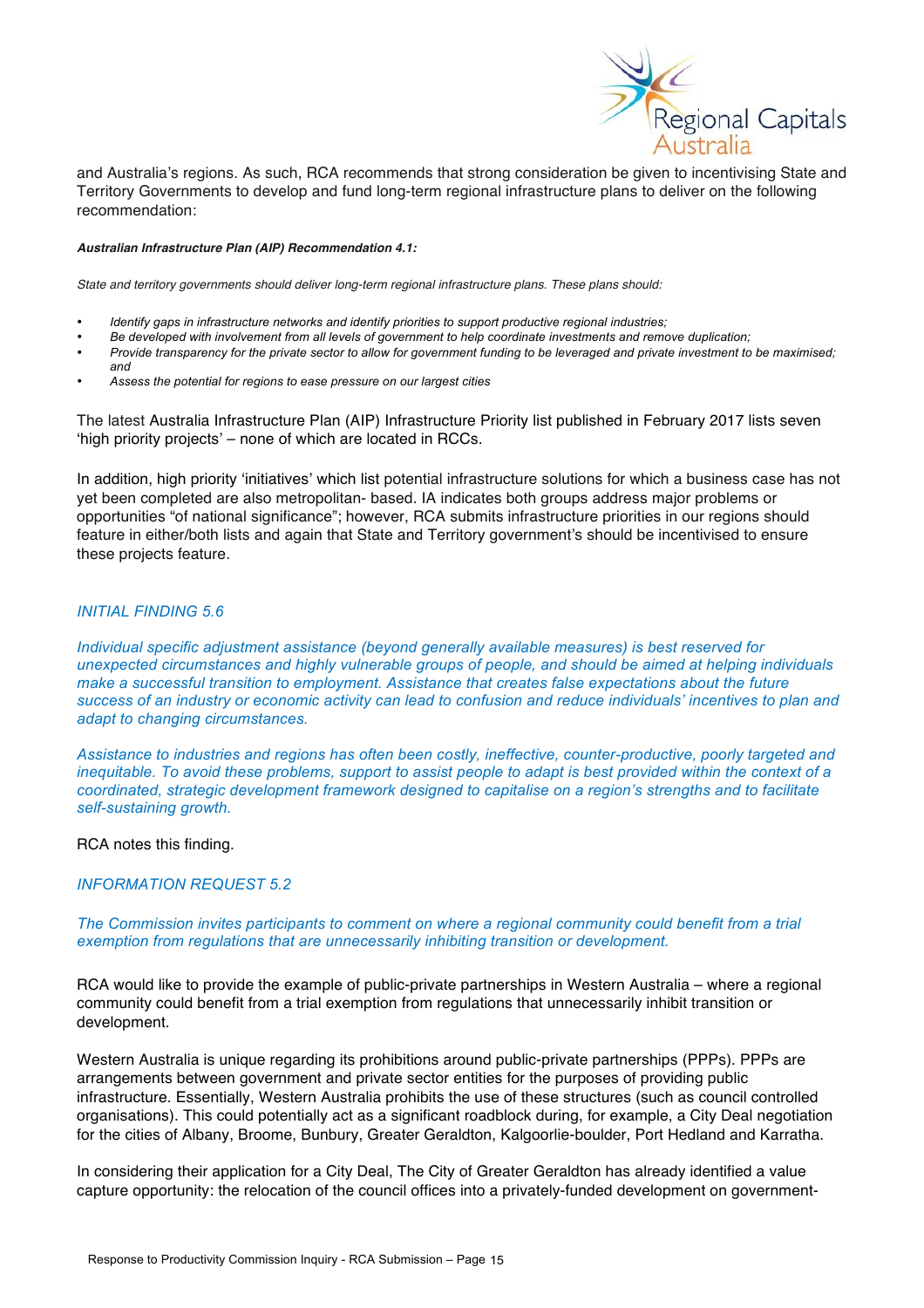

held land. Unless the PPP issue can be worked around, this could impact negotiations proceeding on such a deal – which could provide an important funding stream for other projects identified for the city.

## **For More Information**

Rachael Sweeney Executive Officer Regional Capitals Australia secretariat@regionalcapitalsaustralia.org Ph: (03) 9666 3368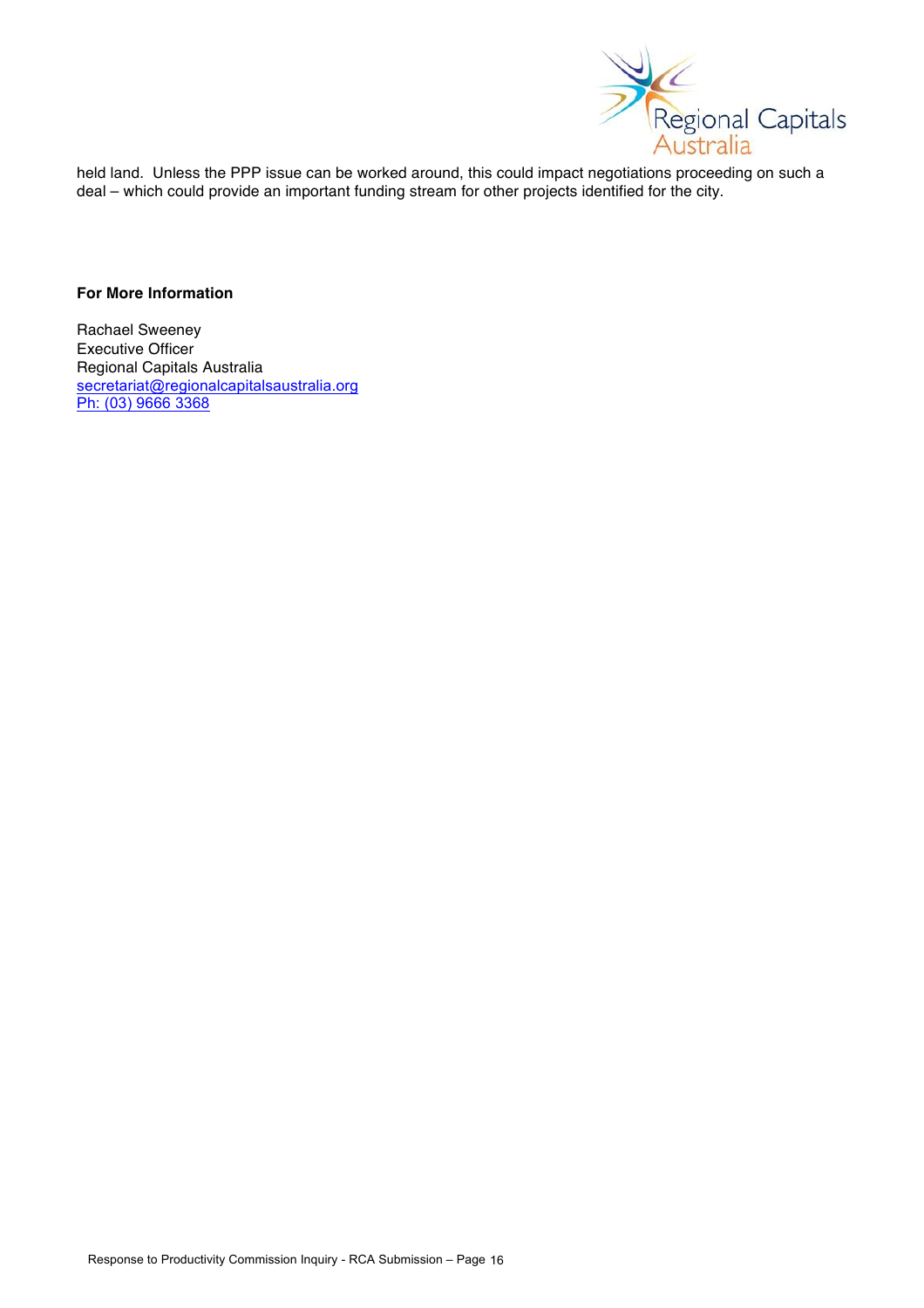

# **Appendix A**

Missing Indicators on Australia's Regional Capital Cities.